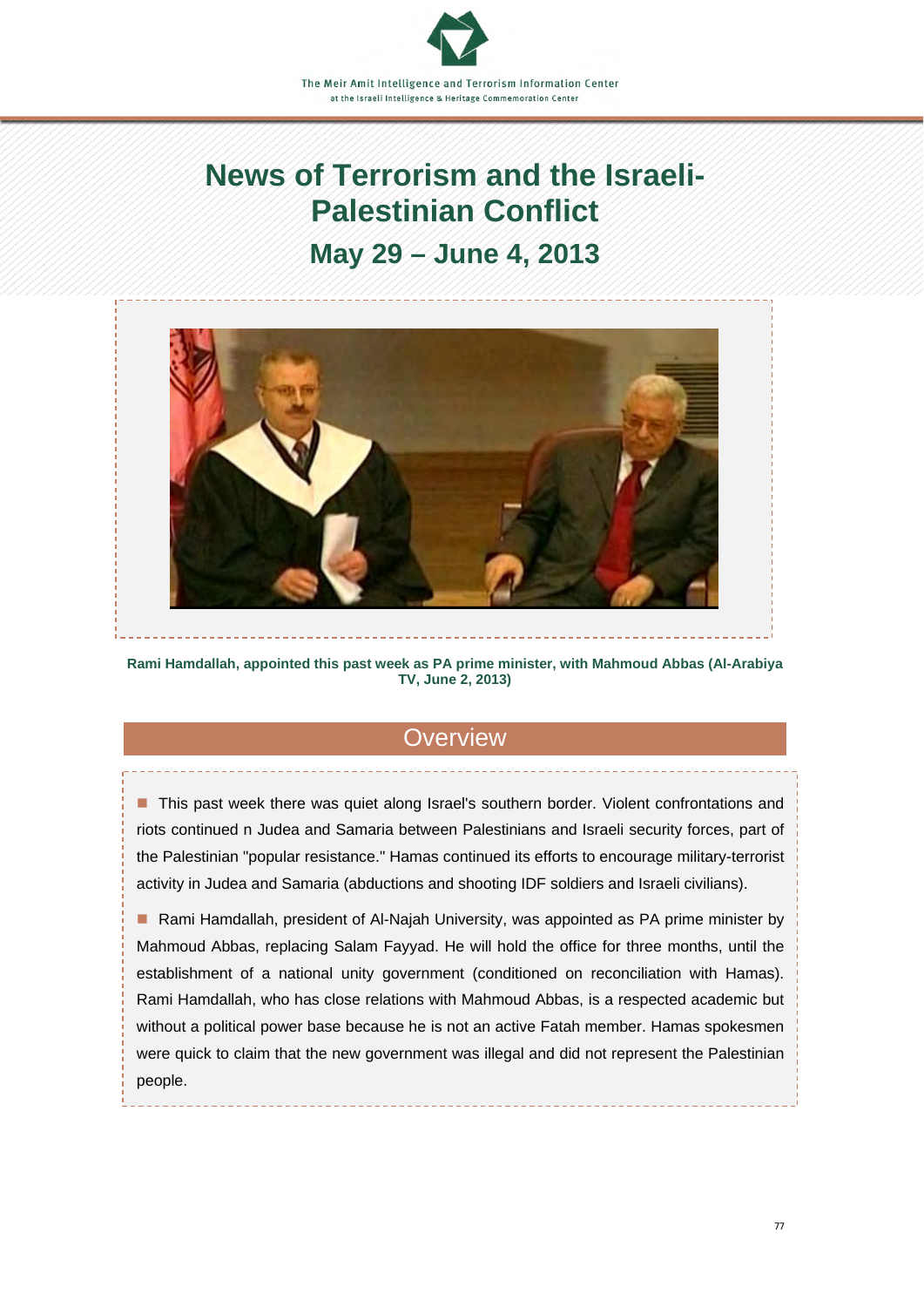## The Situation in Israel's South

### **Rocket Fire on the Southern Border**

■ This past week Israel's southern border was quiet; no rocket or mortar shell hits were identified in Israeli territory.

#### **Rocket Hits in Israeli Territory**<sup>1</sup>





## **Annual Distribution of Rocket Fire2**

As of May 28, 2013. The statistics do not include mortar shell fire.

The statistics do not include mortar shell fire.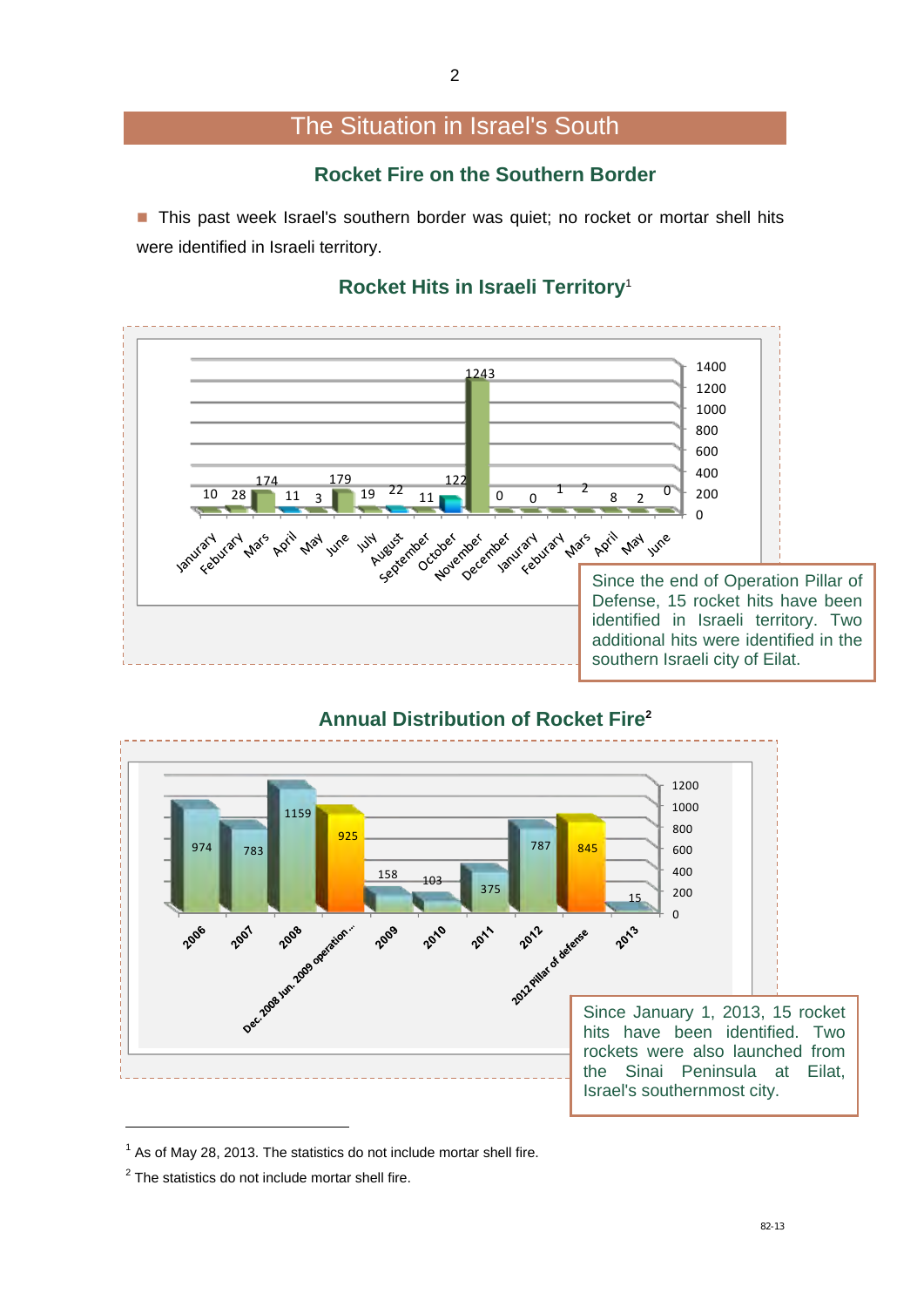## Judea and Samaria

#### **Hamas Operative Detained – Planned Abductions and Shooting Attacks**

■ In May 2013 the Israel Security Agency (ISA) detained Hamas operative **Baker Atallah Samih Sa'ad**, from village of Mazra'a al-Sharqia (in the Ramallah region) who planned to carry out abductions and shooting attacks. His interrogation revealed that in April 2013 he met in Jordan with Hamas operative **Hisham Abd al-Qader Ibrahim Hijaz**, from the same village, **who had been released in the Gilad Shalit prisoner exchange deal.**<sup>3</sup> Hijaz recruited him to Hamas and **instructed him to plan abductions and shooting attacks against Israeli soldiers and civilians**. He was told that close to the date of the attacks a messenger would bring him four weapons. He was also instructed to raise money for his activities. Baker Atallah Samih Sa'ad agreed to go to Sudan for military training (ISA website, June 3, 2013).

#### **Violence Continues**

**This past week violence and riots continued between Palestinians and the Israel** security forces at the traditional friction points, part of the so-called "popular resistance." Following Palestinian violence in the region of the Tomb of Rachel, the Palestinian media reported a Palestinian youth had been seriously wounded at the northern entrance to Bethlehem (PalPress website, Paltoday website (Wafa News Agency, June 1, 2013).

1

<sup>3</sup> **Hisham Abd al-Qader Ibrahim Hijaz** was responsible for the deaths of ten Israeli civilians and soldiers in terrorist attacks he carried out. He was sentenced to ten consecutive terms of life imprisonment but released in the Gilad Shalit deal and expelled to a foreign country. Today he lives in Qatar.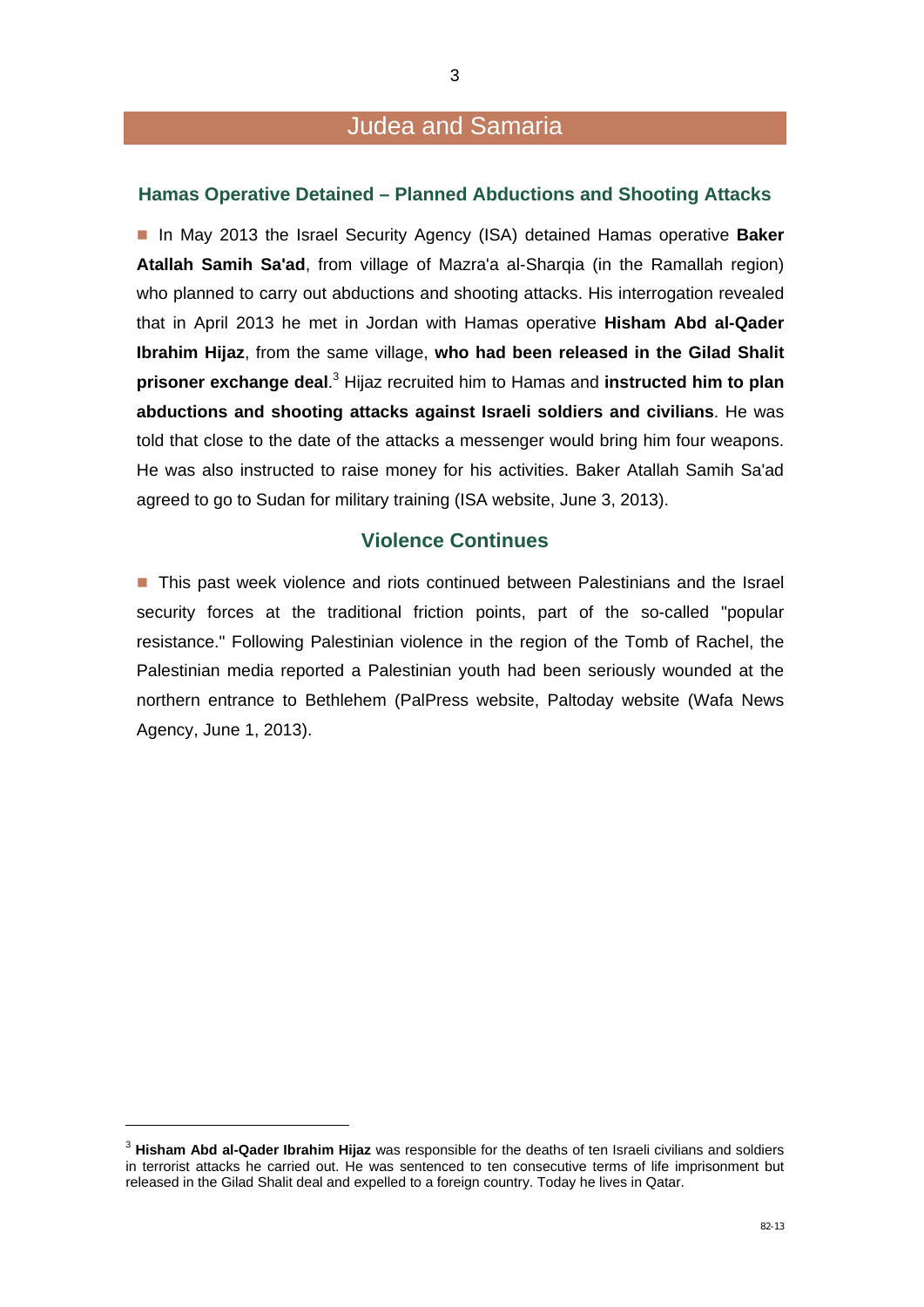

**Palestinian youths throw stones at Israeli security forces during the weekly riot in the village of Qadoum (Wafa News Agency, May 31, 2013).** 

## Developments in the Gaza Strip **The Crossings**

■ On June 3, 2013, a convoy of supplies from Jordan for the Jordanian hospital entered the Gaza Strip. It consisted of 12 truckloads of medical equipment, medicine and food. Its entrance was coordinated with the Coordinator for Government Activities in the Territories (Coordinator website, June 3, 2013).

#### **Khaled Mashaal Visits Kuwait**

 **Khaled Mashaal**, head of Hamas' political bureau, arrived in Kuwait to raise funds for the de-facto Hamas administration (Al-Qabas, June 2, 2013). The crisis in Hamas' relations with Iran and the Egyptian activity to destroy the tunnels have led to economic distress in the Gaza Strip (PalPress website, June 2, 2013).

**Senior Hamas figures were interviewed a number of times and asked to comment** on Hamas' relations with Iran:

 **Khaled Mashaal**, interviewed by a British TV station, said that the fact that Hamas operatives had left Syria did not mean it had betrayed Syria or Iran and it did not reflect Hamas' political stance (Channel4news, May 31, 2013).

 **Khalil al-Haya**, chairman of the Hamas faction of the Palestinian Legislative Council, denied that Iran had stopped its aid because of Hamas' political position regarding Syria. He said there was no difference of opinion between Hamas and Iran as far as the Palestinian cause was concerned and that Hamas had made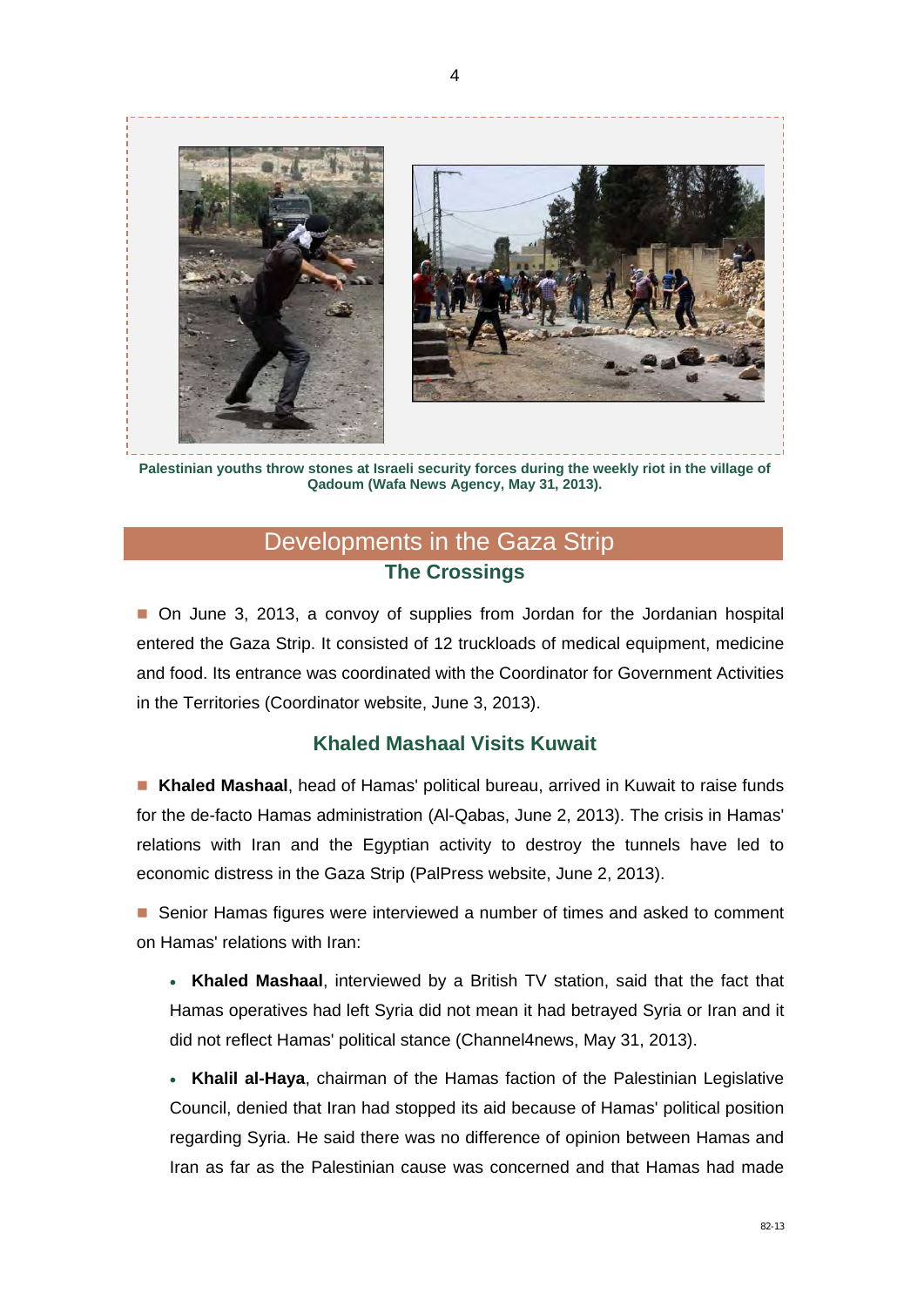sure no damage would be done to its relations with any country or regime (Website of the information department of the Hamas faction in the PLC, May 30, 2013).

#### **Ceremony for the Third Anniversary of the Mavi Marmara**

■ On May 31, 2013, the foreign ministry of the de-facto Hamas administration held a ceremony to mark the third anniversary of the *Mavi Marmara* flotilla. It was held in Gaza port near the memorial erected by the Hamas administration for those killed in the events. The ceremony was attended by Ghazi Hamed, Hamas deputy foreign minister, Muhammad Kaya, IHH representative in the Gaza Strip, the general manager of the Turkish news agency Al-Anadolu and representatives of the Palestinian organizations (Safa News Agency, May 31, 2013). Ismail Haniya, head of the Hamas administration, said that "Turkish force of will overcame Israel" (i.e., Israel had apologized to Turkey) and that negotiations for reparations were still being held (Al-Aqsa TV, May 31, 2013).



**Left: Muhammad Kaya, IHH representative in the Gaza Strip speaks at the ceremony. Right: The ceremony held at the memorial in Gaza port (Filastin Al-'Aan, May 31, 2013).** 

#### **Popular Resistance Committees (PRC) Military Training**

**The PRC's military-terrorist wing held a training exercise at its training camp. It** included military displays, and simulated attacks on an IDF post and an IDF jeep (Salah al-Din Brigades website, June 3, 2013). It also held a display in Khan Yunis at the end of a military training course. During the display PRC operatives simulated **attacking and overcoming an Israeli military base**. According to the spokesman for the PRC's military-terrorist wing, **the organization's top priority is obtaining the**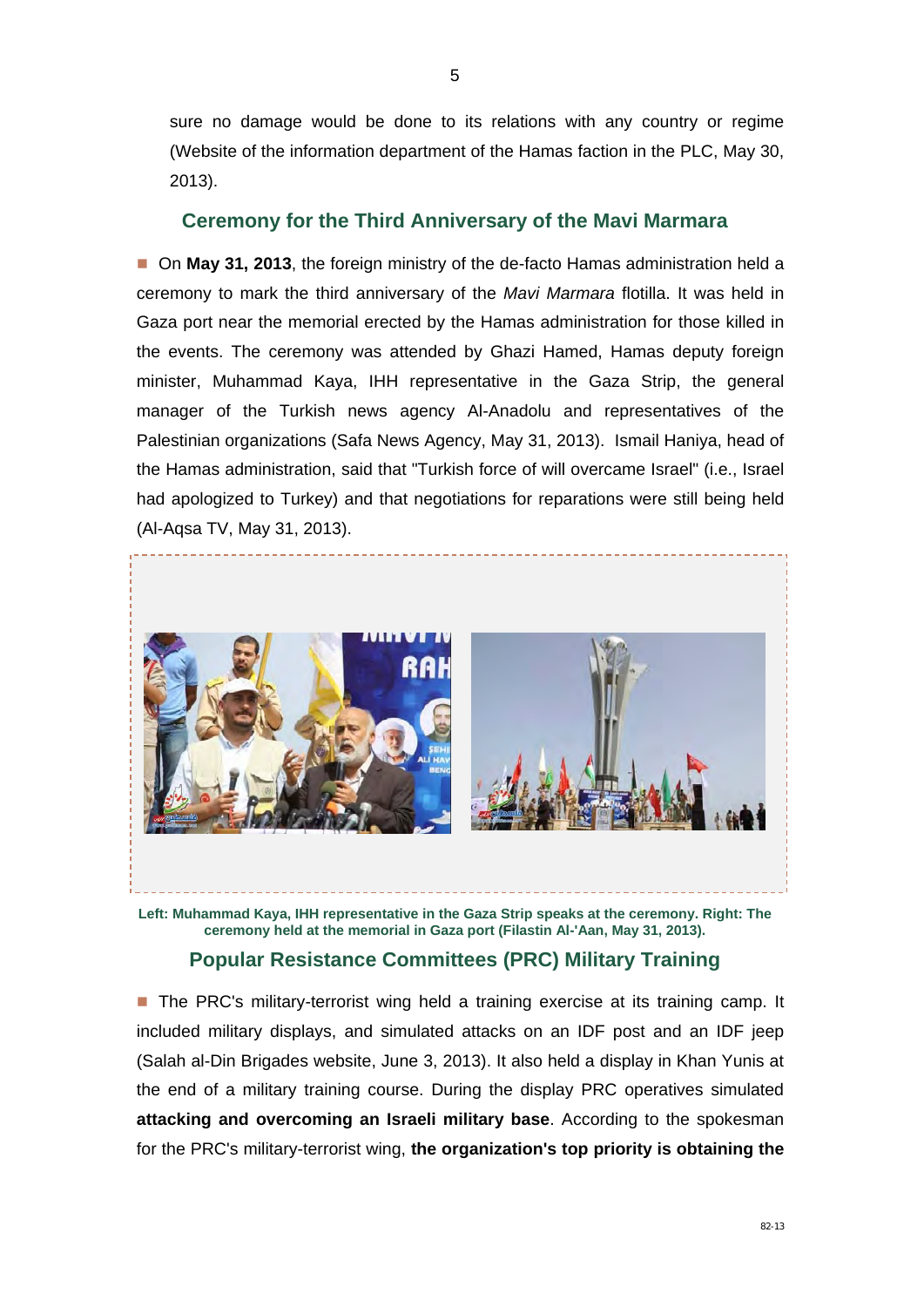**release of Palestinian prisoners through abducting Israeli soldiers** (Safa News Agency, June 2, 2013).



**Left: Target practice. Right: Uniformed PRC terrorist operatives simulate an assault on an IDF base.** 

#### **Summer Camps Open in the Gaza Strip**

**UNRWA** announced it had completed preparations for opening 125 summer camps in the Gaza Strip. The camps will last for three weeks and be attended by **an estimated 150,000 children**. According to **Yousef Musa**, UNRWA director in Rafah, activities would be limited this year because of proximity to the Muslim religious month of Ramadan and because of the financial difficulties plaguing the agency. **He said this year the summer camps would take into consideration the customs and traditions of Palestinian society, and boys and girls would be completely separated**.

In past years Hamas criticized UNRWA summer camps because they allegedly emphasized universal values and not **religious-political-military indoctrination**. For that reason UNRWA camps were often the victims of Islamist criticism and harassment. Thus Yousef Musa's statement regarding customs and traditions may reflect UNRWA's surrender to the Hamas dictates regarding the UNRWA summer camp program.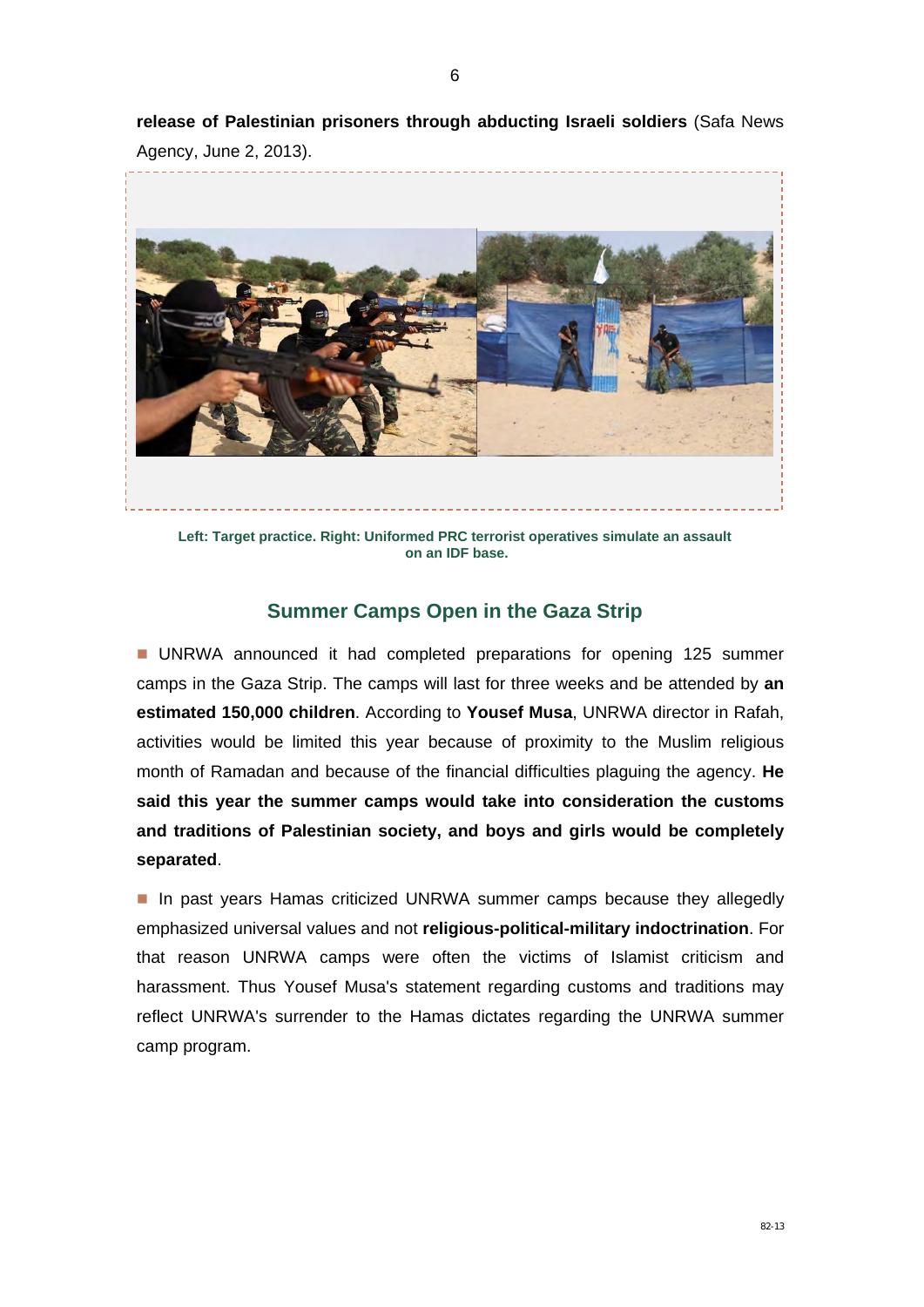## The Palestinian Authority

#### **New Prime Minister Appointed**

 Mahmoud Abbas appointed **Rami Hamdallah**, president of Al-Najah University, to replace Salam Fayyad as PA prime minister. **He will hold office for three months,**  until a national unity government is formed (on the condition that the internal Palestinian reconciliation with Hamas has been reached).

■ Rami Walid Kamal Hamdallah (Abu Walid) was born in the village of Anabta (near Tulkarm) in 1958. Today he lives in Nablus with his wife and four children. He studied at Manchester University in Britain and has a PhD in applied linguistics. Since 1998 he has served as president of Al-Najah University. He is also chairman of the board of directors of the Palestinian stock exchange in Nablus, secretary general of the Palestinian Central Elections Committee, a member of the Palestinian constitutional committee and of the board of trustees of the Yasser Arafat Foundation. **He is considered as close to Mahmoud Abbas and a respected academic, although he has no political power base because his origins are not in Fatah**.



**Rami Hamdallah (Website of Al-Najah University, June 4, 2013)** 

**Immediately after his appointment, Rami Hamdallah announced that he would do** everything in his power to advance the establishment of a Palestinian state with east Jerusalem as its capital (Al-Ayam, June 3, 2013). As to his government, he said most of the currently serving ministers would remain, with the exception of minor changes, and that the government would be the continuation of Salam Fayyad's (Voice of Palestine Radio, June 3, 2013).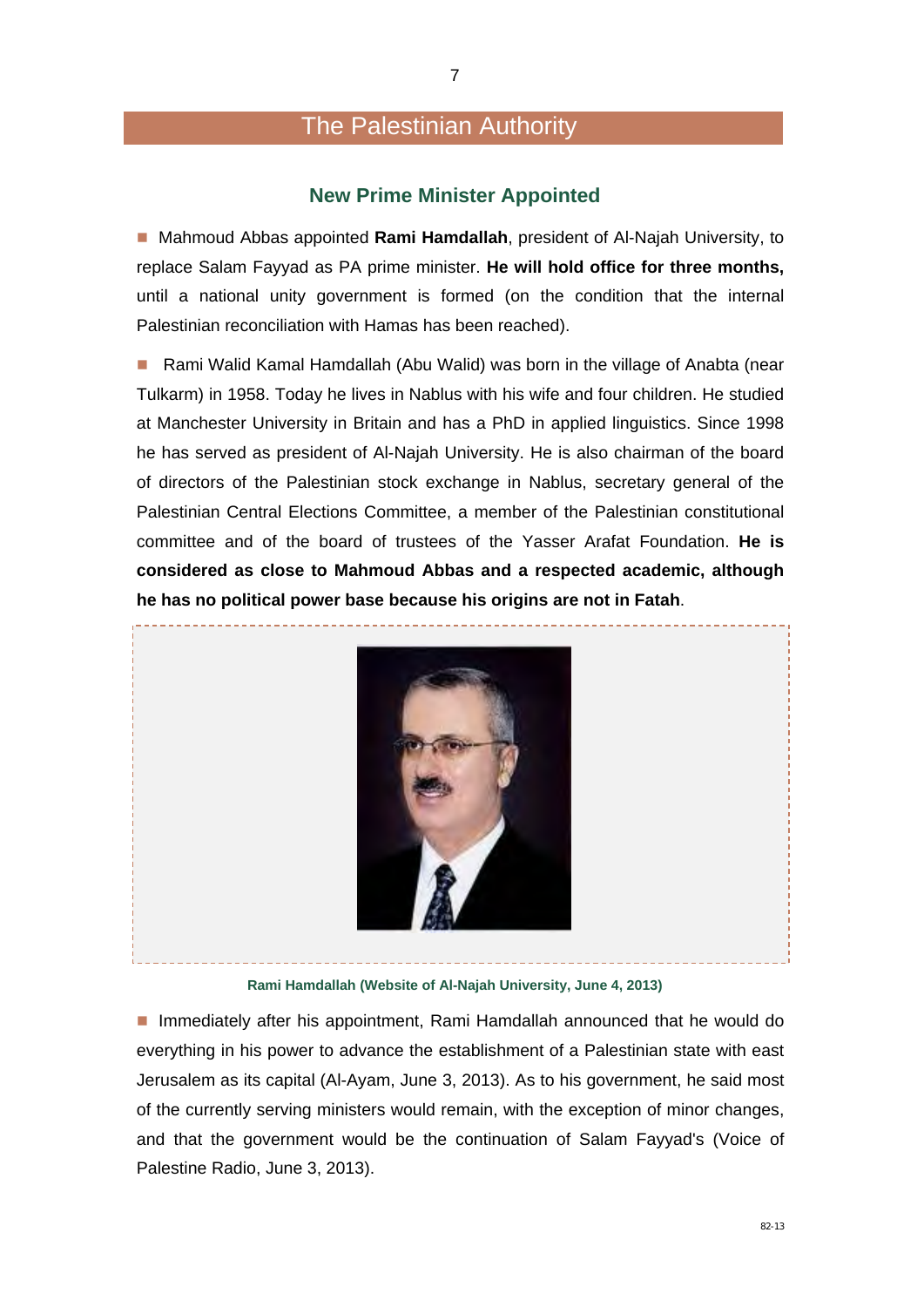**Hamas** criticized his appointment and accused the PA of violating the reconciliation agreement and abandoning "national agreement."

 Hamas spokesman **Sami Abu Zuhri** said that the new government did not represent the Palestinian people, was not legitimate and did not take its legitimacy from the Palestinian Legislative Council (Alresala.net website, June 2, 2013).

 Hamas administration spokesman **Taher al-Nunu** said that the new government was "illegal" and did not represent the Palestinian people (Alresala.net website, June 2, 2013).

#### **Israel Criticized for Construction in Jerusalem**

■ Senior PA figures strongly criticized Israel for issuing a tender for the construction of 300 dwelling units in the neighborhood of Ramot Jerusalem and putting 800 more on the market in the neighborhood of Mordot Gilo on the Palestinian side of the 1967 Green Line. They claimed that by taking such action Israel had ended the possibility of renewing negotiations. **Saeb Erekat**, a member of the PLO's Executive Committee and head of the PLO negotiating team, accused the government of Israel of "ethnic cleansing" in east Jerusalem, "proving" its intention to sabotage the efforts of American Secretary of State John Kerry to renew the negotiations (Wafa News Agency, May 29, 2013).

#### **Square in Hebron Renamed for Deceased Prisoner**

 On **May 28, 2013**, a ceremony was held to rename a square in the center of Hebron for deceased Palestinian terrorist prisoner Maysara Abu Hamdia.<sup>4</sup> The ceremony was attended by senior Palestinian figures, among them Issa Qaraqa, Palestinian minister for prisoner affairs, Kamel Hamid, governor of the Hebron district, and family members. Issa Qaraqa said that Abu Hamdia had been a victim of the socalled "Israeli medical negligence of Palestinian prisoners." He called his death in an Israeli jail a "war crime" (Ma'an News Agency, May 28, 2013).

-

<sup>4</sup> **Maysara Abu Hamdia** was a Fatah terrorist-operative sentenced to life in prison for his involvement in the Cafe Cafit terrorist attack in Jerusalem in 2002. He died of cancer in the Israeli Soroka Hospital on April 2, 2013. Following his death riots broke out in Israeli jails and throughout Judea, Samaria and the Gaza Strip.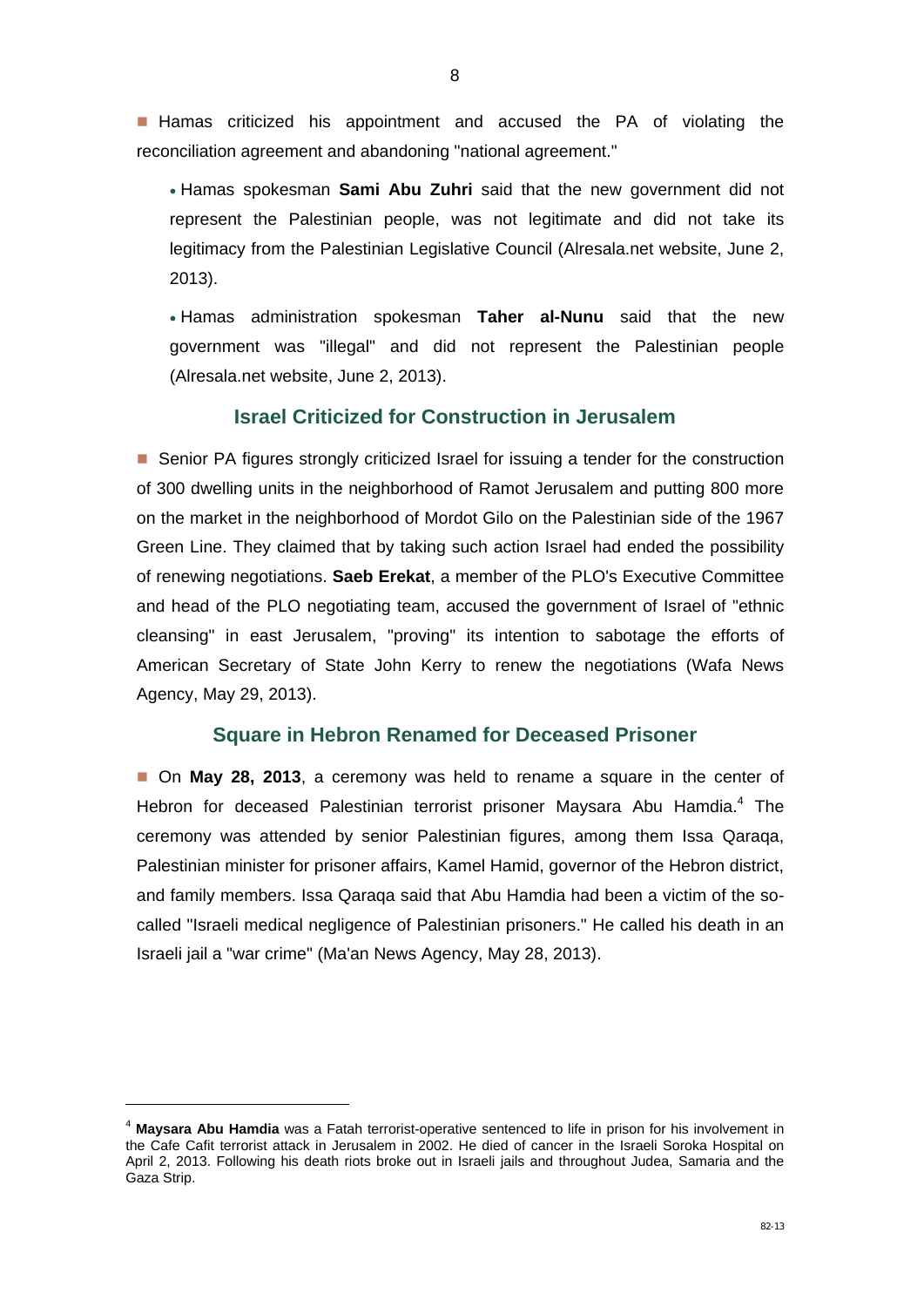

**Left: The ceremony in Hebron renaming the square (Fatah Facebook page, May 28, 2013). Right: The Maysara Abu Hamdia Square in Hebron (Al-Quds TV, May 28, 2013).** 

## Propaganda Events

#### **The Global March to Jerusalem (GMJ)**

**Preparations continue for the GMJ, supposed to be held on Friday, June 7, 2013,** as part of the activities marking the so-called "Naksa Day" (the anniversary of the Arab defeat in the Six Day War). At this stage interest in the march seems limited. The international committee organizing the march held a press conference in Cairo where it said that preparations for the activities planned throughout the world had been completed, and that the theme of the march would be "The people of the world want the liberation of Jerusalem" (Shihad, the GMJ website, June 2, 2013).

**Zaher Birawi**, a Hamas activist who serves as spokesman for the campaign, said that the march would send an important message to Israel ("the country of the occupation that carries out crimes on the soil of Jerusalem"). He said the activities would be held all over the world (with the exception of Syria), including in countries which did not participate last year, such as those in South America (Al-Quds TV, May 29, 2013). **Ahmed Abu Halbia**, chairman of the national committee in Gaza for the GMJ, stressed the role of the media in covering the events and in enlisting world public opinion and the Palestinian elite for mass participation in the GMJ (Ma'an News Agency, May 29, 2013).

**Salah al-Khawaja**, activist of the popular committees of the "popular resistance" who coordinates the march in Judea and Samaria, said that the main objective was to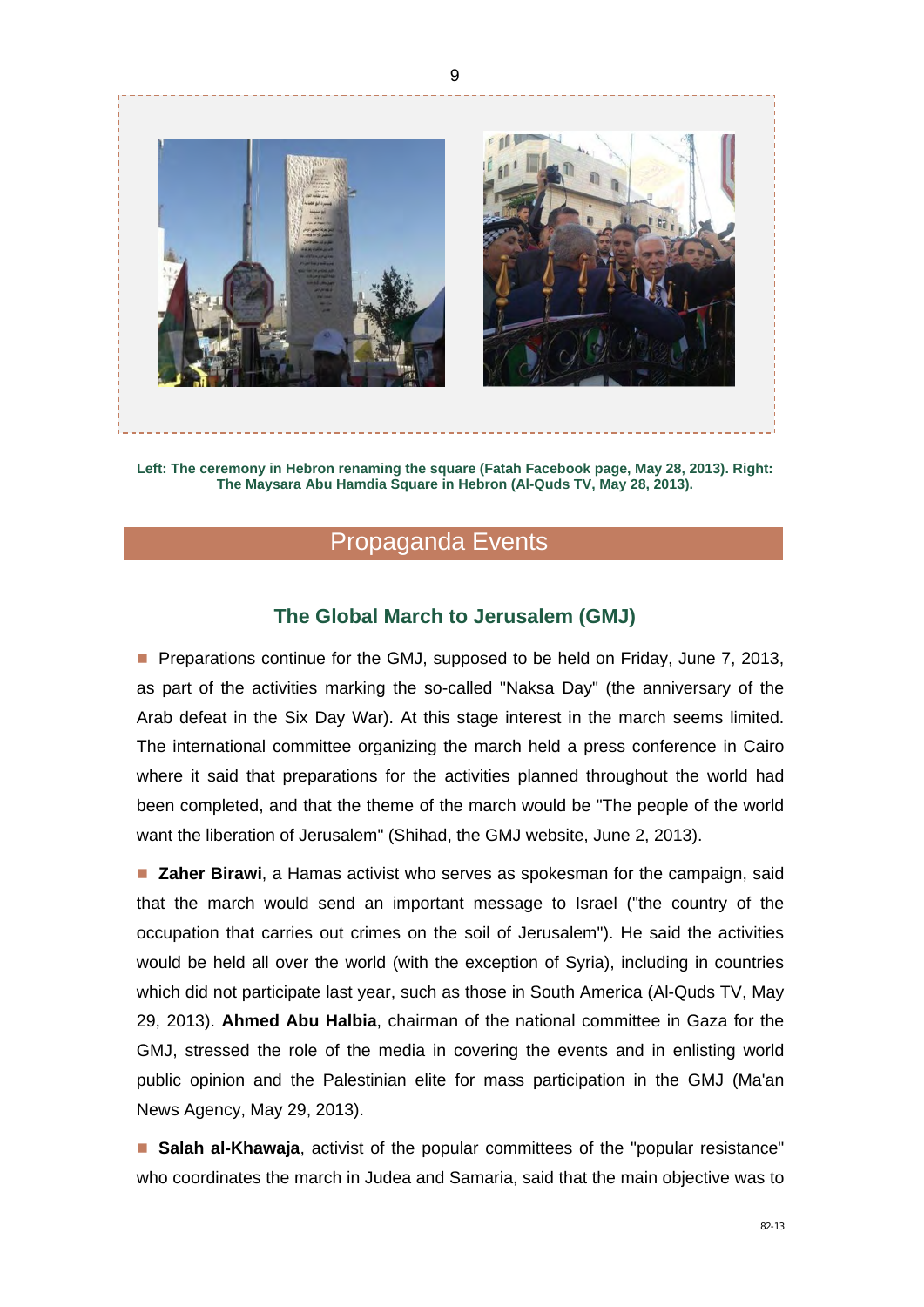create internal unity on the ground against the [Israeli] "occupation" and to create tension outside Palestine. He said that learning from past experience, this year they had decided on new strategies. He said that this year activists from at least 45 foreign countries would participate. Some of them would arrive in Judea and Samaria and others would participate in marches in countries bordering Israel and in front of Israeli embassies around the globe (Voice of Palestine Radio, May 29, 2013).



**Posters issued for the Global March to Jerusalem (GMJ Facebook page)** 

Some of the events planned are the following:

 In the **Gaza Strip**: The main event is supposed to be held in **the region of Beit Hanoun in the northern Gaza Strip**. According to Ahmed Abu Halbia, chairman of the Jerusalem Committee of the Palestinian Legislative Council, activities will be held in the institutions of higher learning and workers' organizations in the Gaza Strip to encourage attendance at the march. He said the events would be secured to prevent riots and keep Palestinians from trying to cross the border into Israel (Felesteen, May 21, 2013).

 **In east Jerusalem and the PA**: **Gatherings are planned for the Nablus Gate** after the Friday prayer. Meetings are planned for other friction points in Judea and Samaria, such as the **Qalandia roadblock** south of Ramallah.

 In **Jordan:** The main rally will take place at **al-Suweima in the Jordan Valley**. The Jordanian national commission to defend Al-Aqsa mosque and the holy sites announced that they would hold a march with the theme "Leaving for Jerusalem."

• In **Egypt:** A demonstration is supposed to be held in Cairo after the Friday prayer.